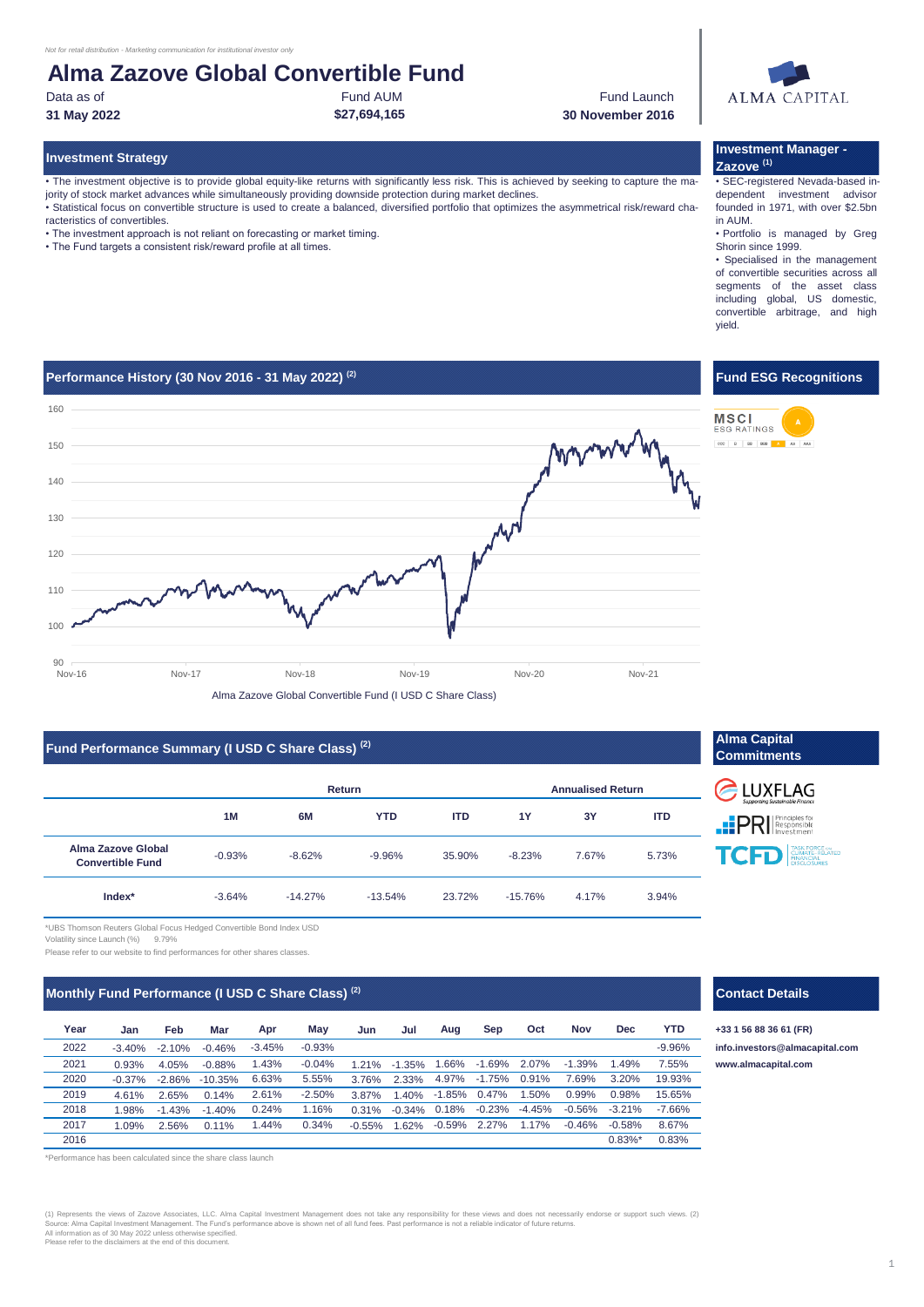# **Alma Zazove Global Convertible Fund**<br>Data as of<br>Fund AUM

**31 May 2022**

**\$27,694,165 30 November 2016 Fund Launch** 



## **Fund Characteristics**

| Portfolio Chracteristics <sup>(3)</sup> |             |          |  |  |
|-----------------------------------------|-------------|----------|--|--|
| <b>Main indicators</b>                  | <b>Fund</b> | $Index*$ |  |  |
| No. of securities                       | 65          | 250      |  |  |
| Investment premium (%)                  | 20.2        | 14.4     |  |  |
| Conversion premium (%)                  | 26.7        | 47.4     |  |  |
| Delta $(\%)$                            | 47.0        | 47.0     |  |  |
| Yield to maturity (%)                   | $-2.3$      | 0.3      |  |  |
| Current yield (%)                       | 1.1         | 0.7      |  |  |
| Convertible duration                    | 17          | 1.9      |  |  |

\*UBS Thomson Reuters Global Focus Hedged Convertible Bond Index USD

| Top 10 Issuers <sup>(3)</sup>  |                               |       |  |
|--------------------------------|-------------------------------|-------|--|
| <b>Issuer name</b>             | <b>Sector</b>                 | % AUM |  |
| JP MORGAN CHASE BANK NA        | Information Technology        | 4.7   |  |
| <b>LIBERTY MEDIA CORP</b>      | <b>Communication Services</b> | 4.5   |  |
| <b>BHARTI AIRTEL LTD</b>       | <b>Communication Services</b> | 4.2   |  |
| <b>BRENNTAG FINANCE BV</b>     | Industrials                   | 3.7   |  |
| <b>CREDIT SUISSE AG LONDON</b> | Industrials                   | 3.3   |  |
| <b>OIAGEN NV</b>               | <b>Health Care</b>            | 3.2   |  |
| CELLNEX TELECOM SA             | <b>Communication Services</b> | 2.8   |  |
| <b>SELENA SARL</b>             | <b>Consumer Staples</b>       | 2.5   |  |
| <b>JAZZ INVESTMENTS I LTD</b>  | <b>Health Care</b>            | 2.5   |  |
| <b>INTERDIGITAL INC</b>        | Information Technology        | 2.4   |  |
|                                | <b>TOTAL :</b>                | 33.8  |  |





## **Key Facts**

| <b>Manufacturer Manufacturer de</b>       |                                                                    |  |
|-------------------------------------------|--------------------------------------------------------------------|--|
| <b>Issuer / Manager</b>                   | Alma Capital Investment Funds / Alma Capital Investment Management |  |
| <b>Fund Type</b>                          | Luxembourg UCITS SICAV                                             |  |
| <b>Share Classes</b>                      | I USD C                                                            |  |
| <b>ISIN-Code</b>                          | LU1494400200                                                       |  |
| <b>BBG Ticker</b>                         | <b>ALZICUS LX</b>                                                  |  |
| Currency                                  | <b>USD</b>                                                         |  |
| Management Fee p.a. (4)                   | 0.80%                                                              |  |
| Tax d'abonnement p.a.                     | 0.01%                                                              |  |
| <b>Initial Issue Price</b>                | \$100                                                              |  |
| <b>Launch Date</b>                        | 30 November 2016                                                   |  |
| Subscription and Redemption Cut-Off       | 12:00 p.m. CET (T-1)                                               |  |
| <b>Valuation Day (T)</b>                  | Daily                                                              |  |
| <b>NAV Publication</b>                    | Daily, published on a T+1 basis                                    |  |
| <b>Settlement</b>                         | $T+3$                                                              |  |
| Depositary, Administrator, Transfer Agent | <b>BNP Paribas Securities Services</b>                             |  |
| Registered Countries <sup>(5)</sup>       | France, Luxembourg, United Kingdom                                 |  |
| <b>SRRI</b>                               | $\overline{4}$                                                     |  |

(3) Source: Alma Capital Investment Management. (4) Management Fee is payable monthly to the Management Company and is calculated on each Valuation Day on the basis of the Net Asset Value of the relevant Share Class. The I